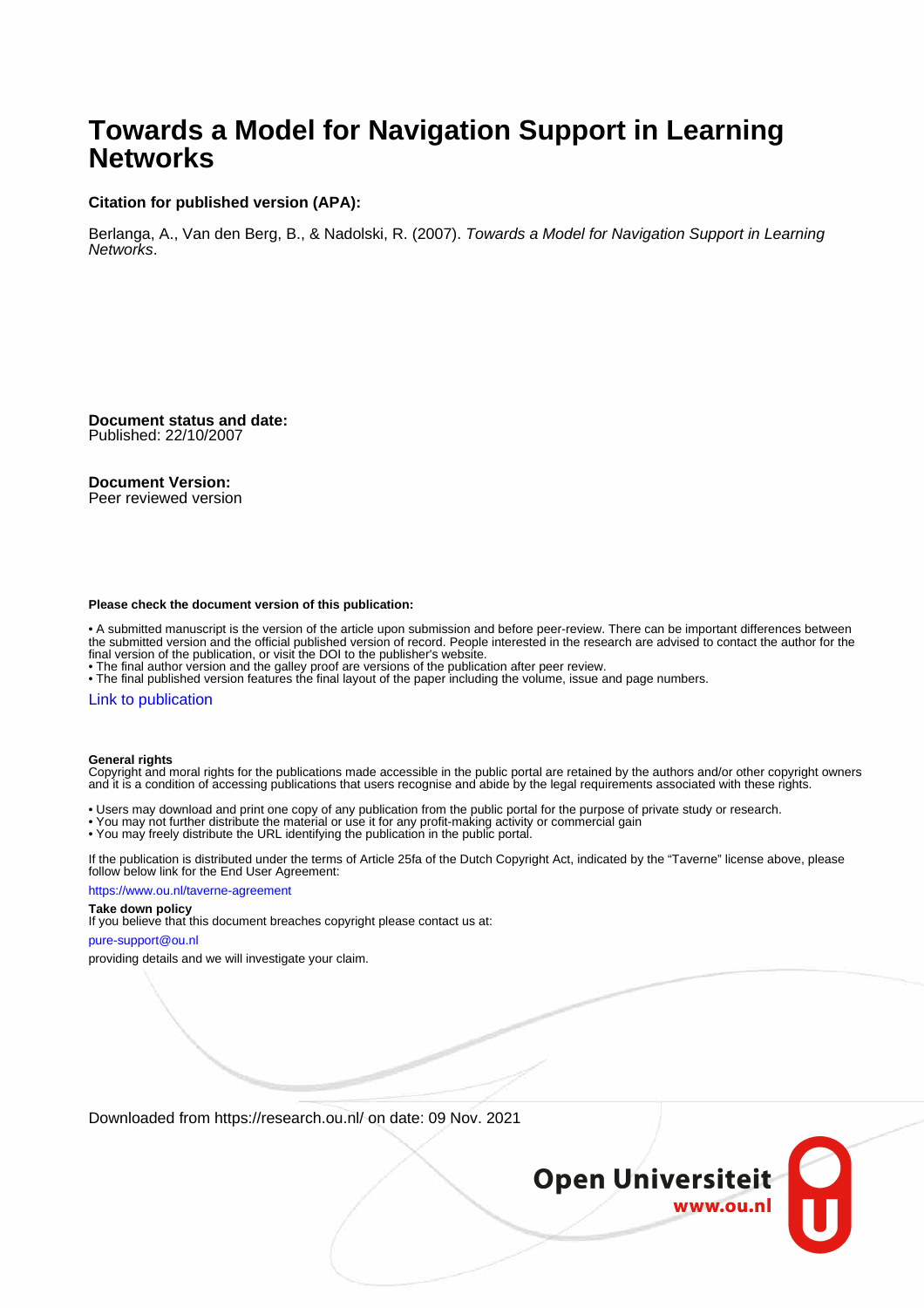# **TEN Competence**

#### **Building The European Network for Lifelong Competence Development**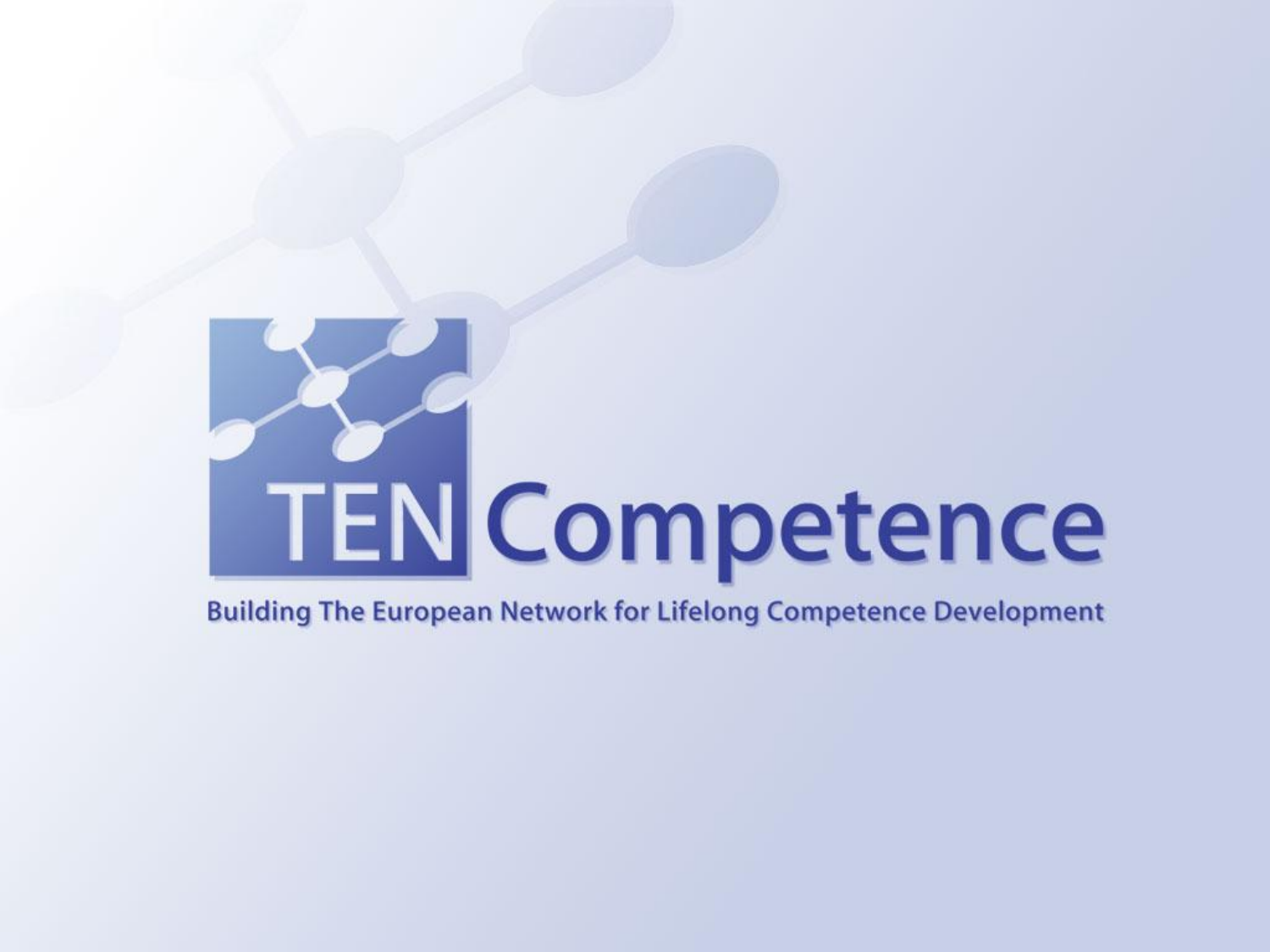## **Towards a Model for Navigation Support in Learning Networks**

**Adriana J. Berlanga**, Bert van den Berg, Rob Nadolski, Hendrik Drachsler, Hans Hummel & Rob Koper



Educational Technology Expertise Centre (OTEC) **Open University of The Netherlands**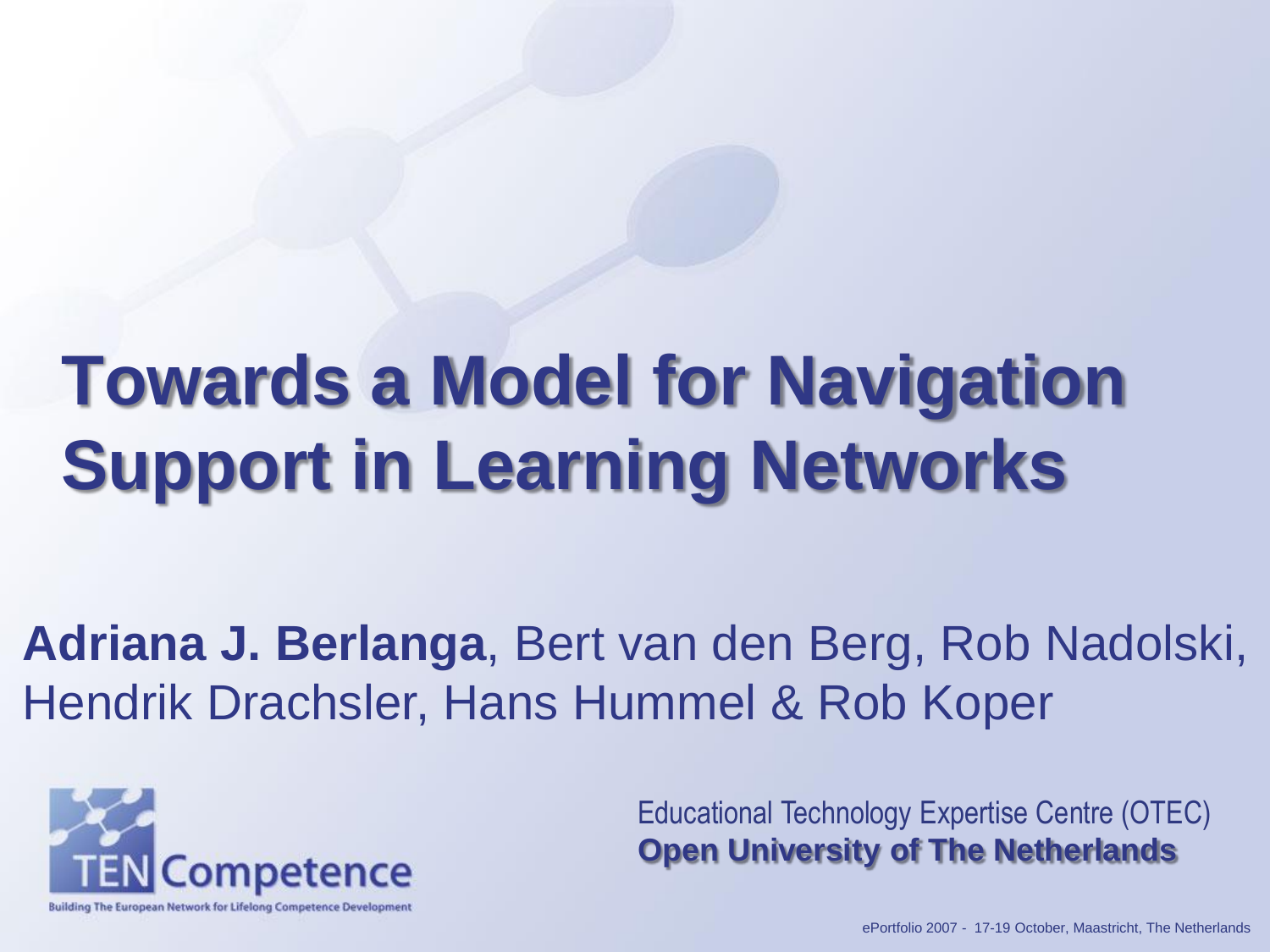# **Outline**

- Introduction: LLL and Learning Networks
- Recommender systems
- Initial model to simulate navigation support
- Initial experiment/results
- Conclusions
- Future work

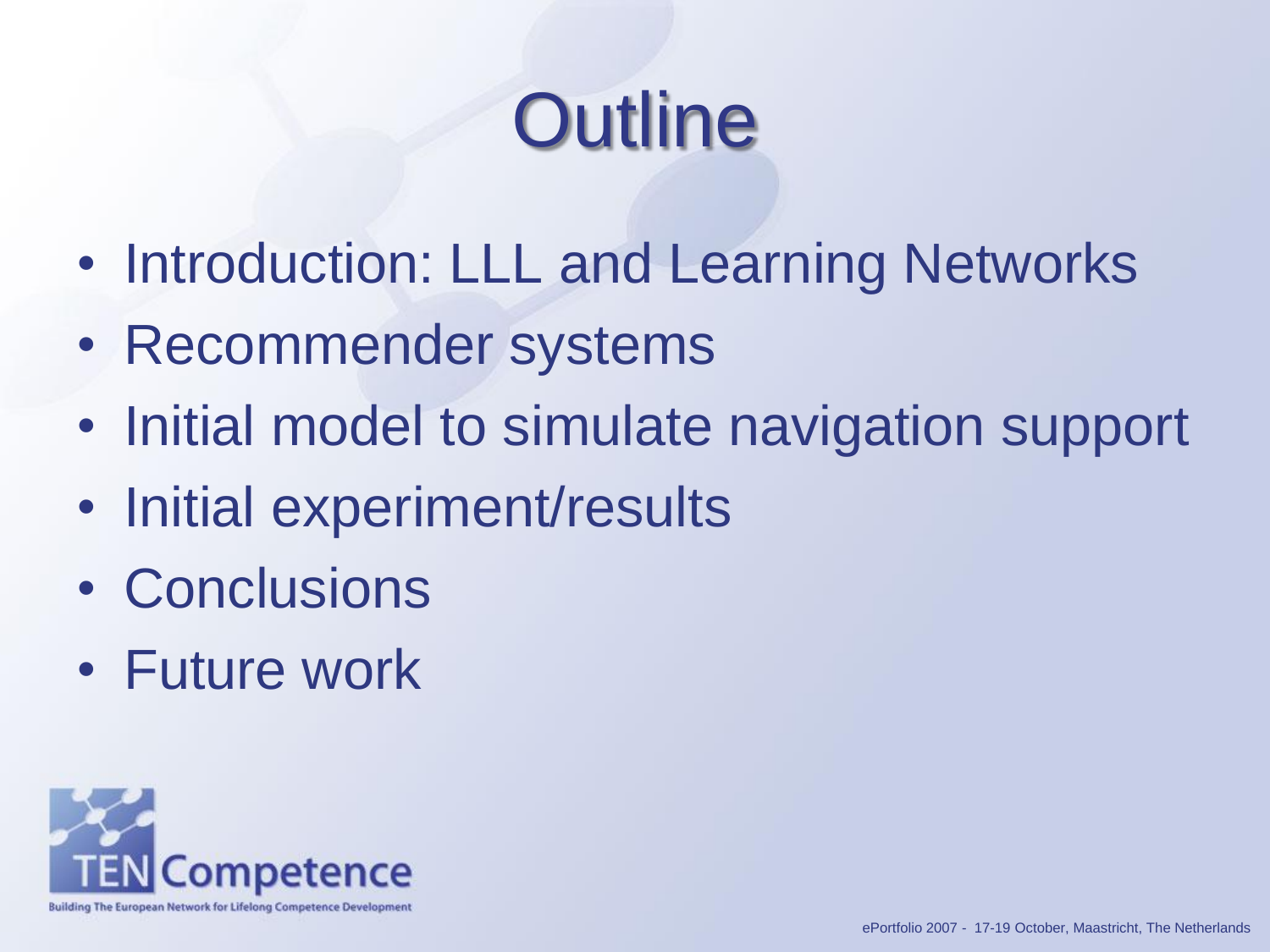# Lifelong Learning

#### • Lifelong Learning:

- Learning as an integral part of our life
- Formal, non-formal and informal learning options
- Essential to sustained economic growth
- Learners want/need to develop their competences
	- Different profiles (ePortfolio)
	- Different providers
- Learners need advice to choose the learning activities that best fit their needs

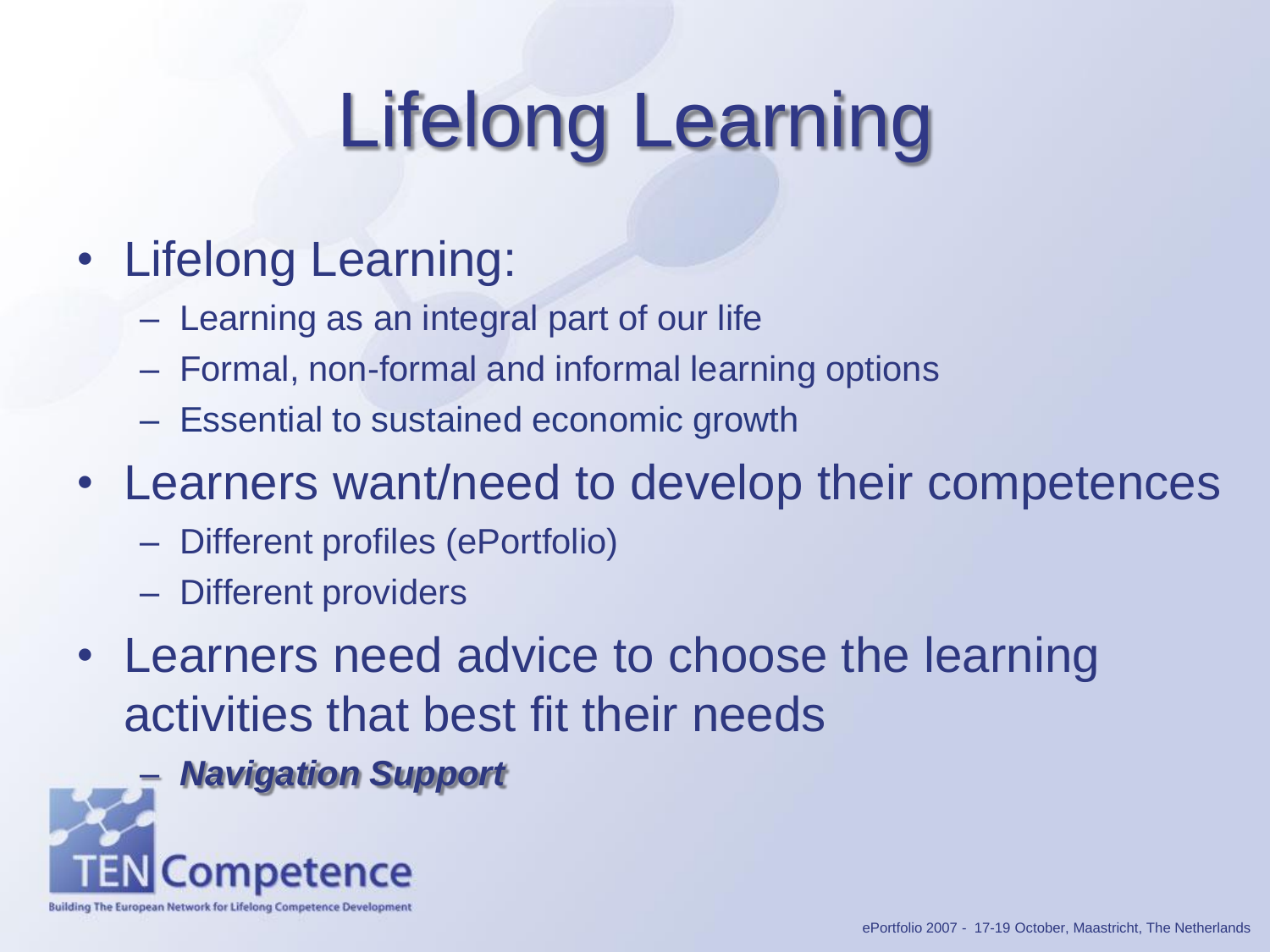## Learning Networks

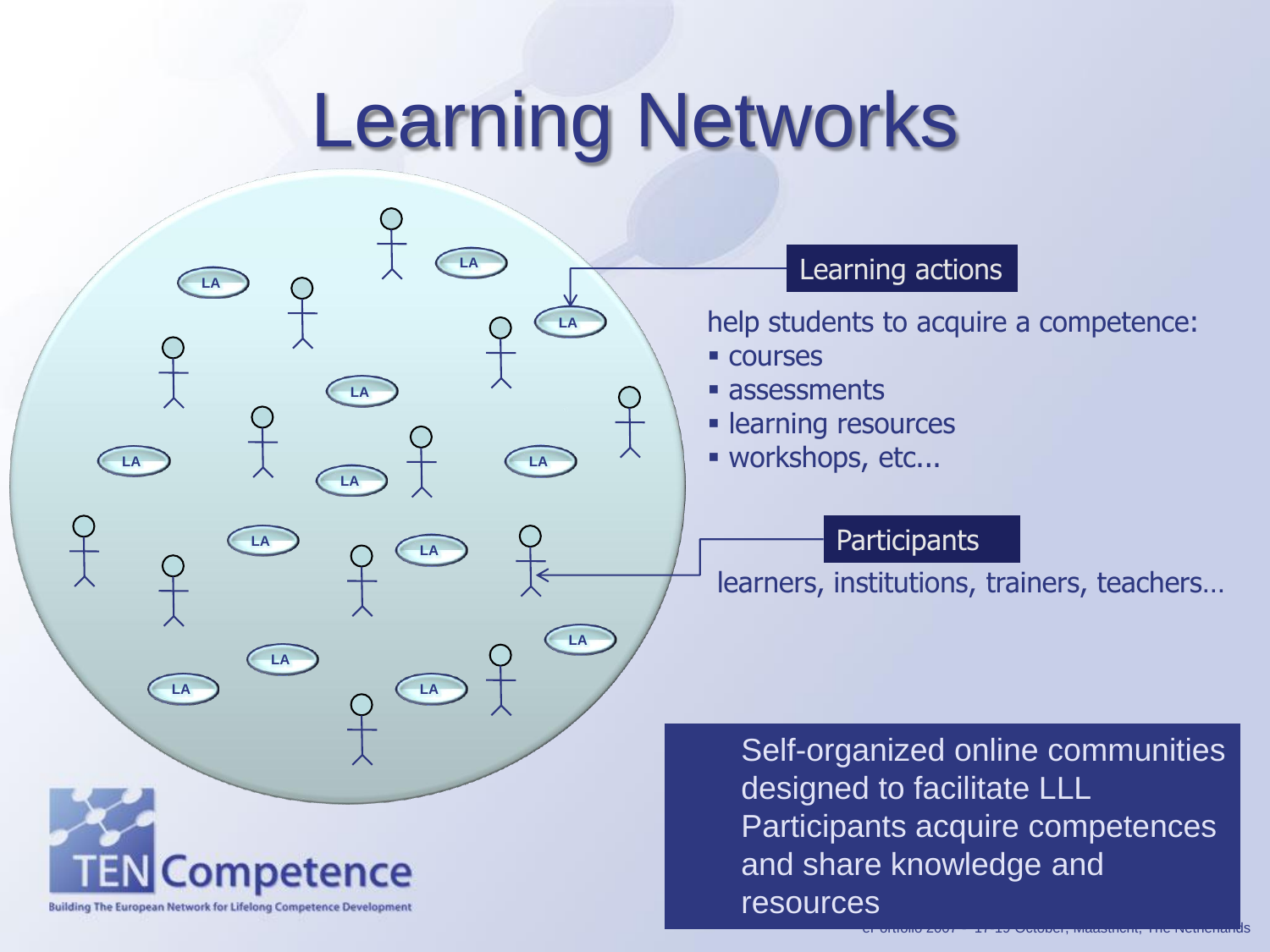## Recommender systems

- Help users to reduce information overload by delivering personalized items, content, services
- Memory-based techniques. Collect information users/items to calculate recommendations:
	- content-based techniques: based on the items the user liked before
	- collaborative filtering techniques: based on items that users who have the same profile liked
	- hybrid techniques: combination of the above

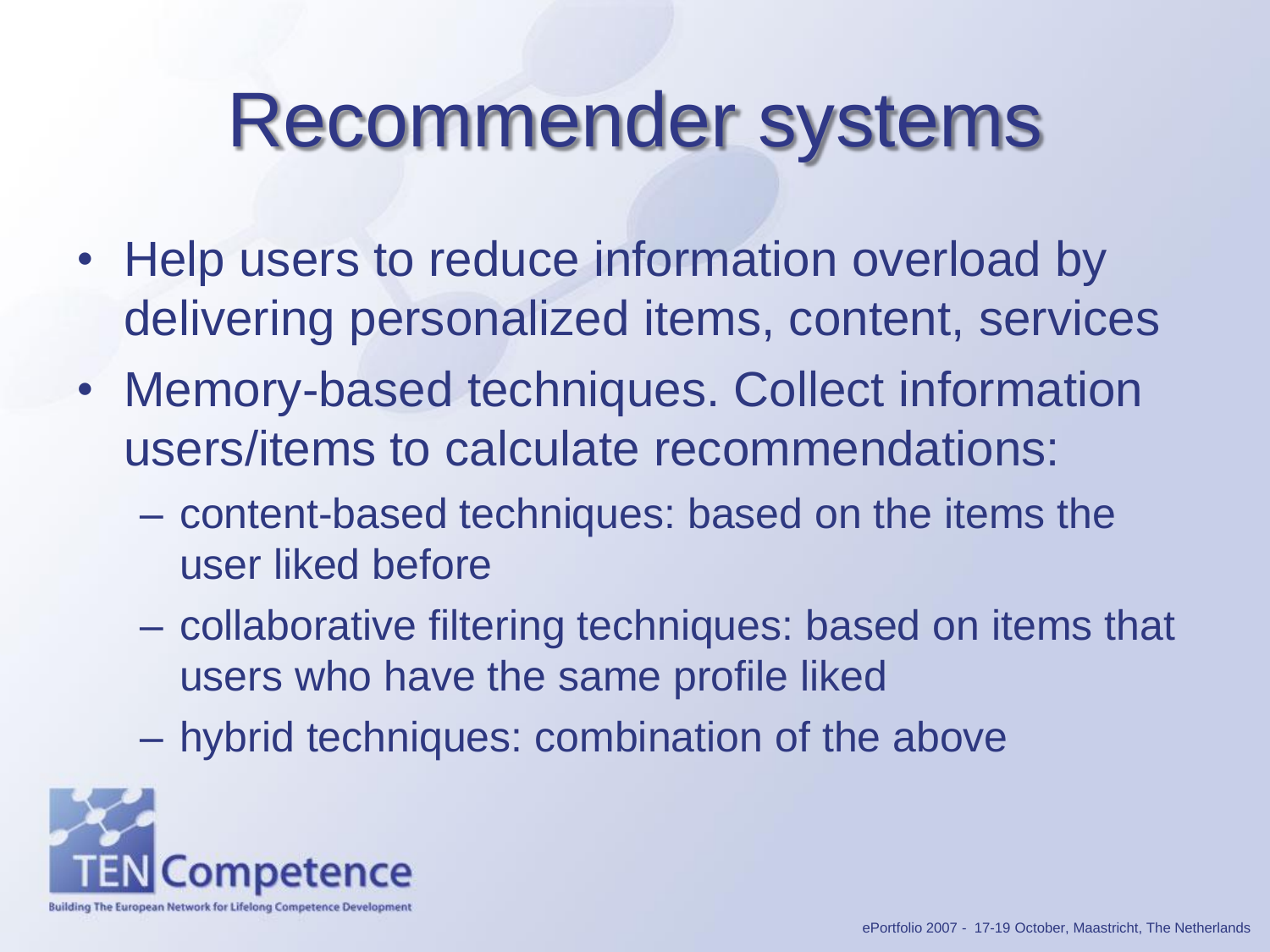## Recommender systems

- Used for recommending
	- Books: [www.amazon.com](http://www.amazon.com/)
	- Movies: [movielens.umn.edu](http://movielens.umn.edu/)
	- Recommendation based on interests, rating, user's history
- LLL is different...
	- An interesting item might not be pedagogical relevant, nor in line with prior knowledge/skills

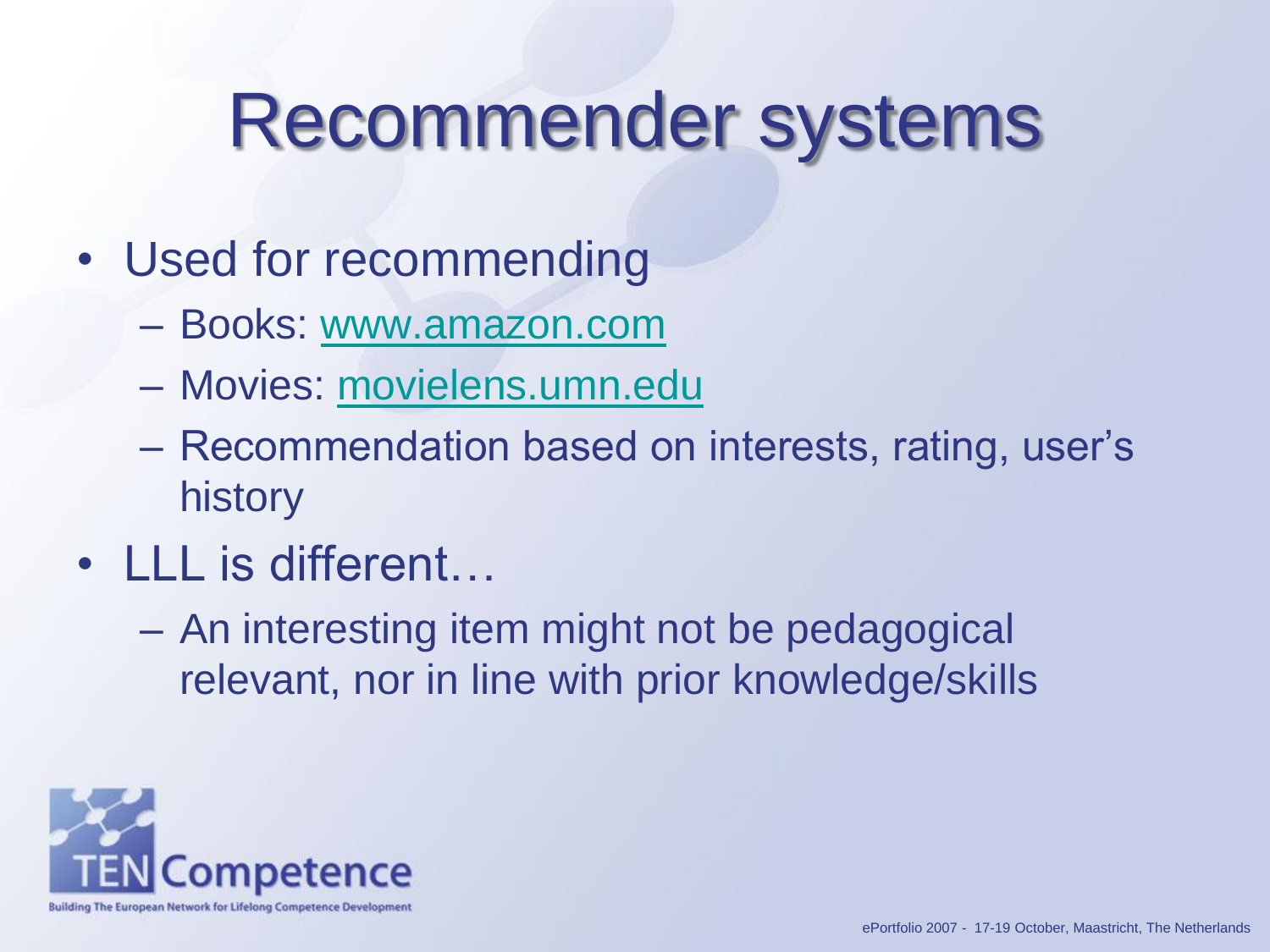#### Recommender systems

- In LLL, which characteristics should be taken into account?
	- Learner's profile (ePortfolio)
	- Characteristics and usage data of the learning activities
	- Peer behaviour
	- Learning context (number of learners, number of LA's)
- Which recommendation technique performs better (content-based, collaborative filtering, hybrid)?
	- (better = less dropout)
- Simulation, NetLogo

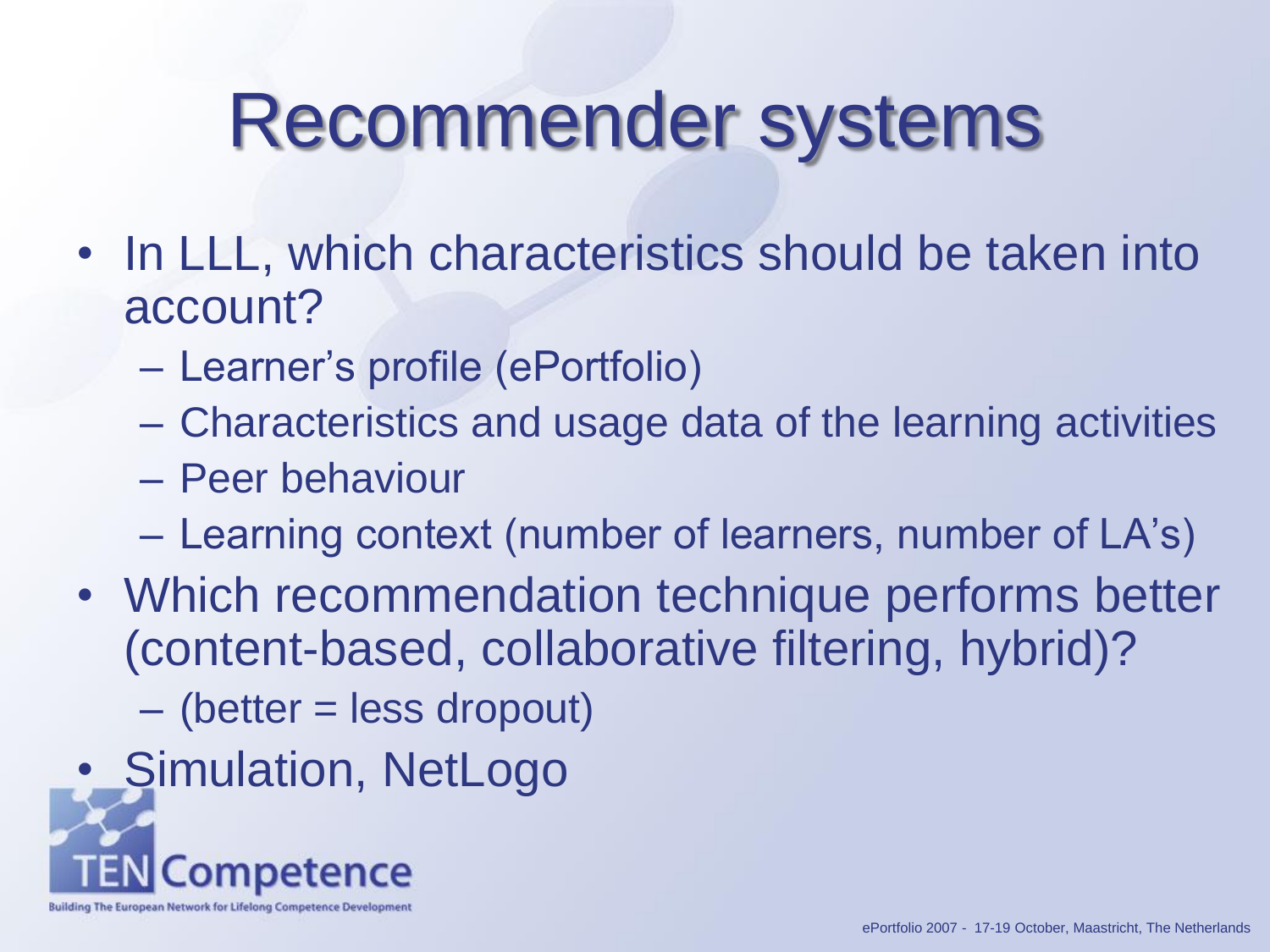# Initial model

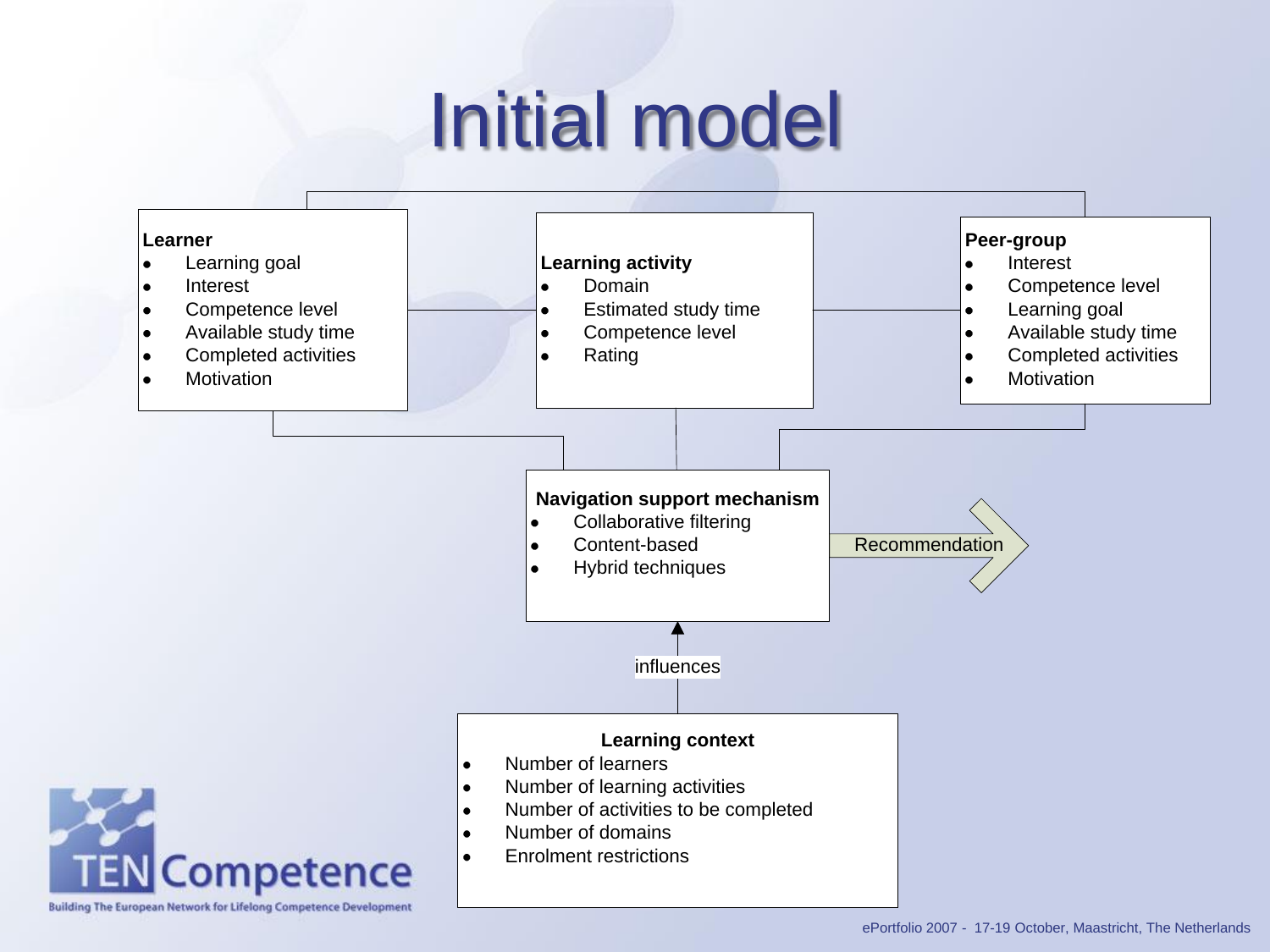## **Simulation**



Building The European Network for Lifelong Competence Development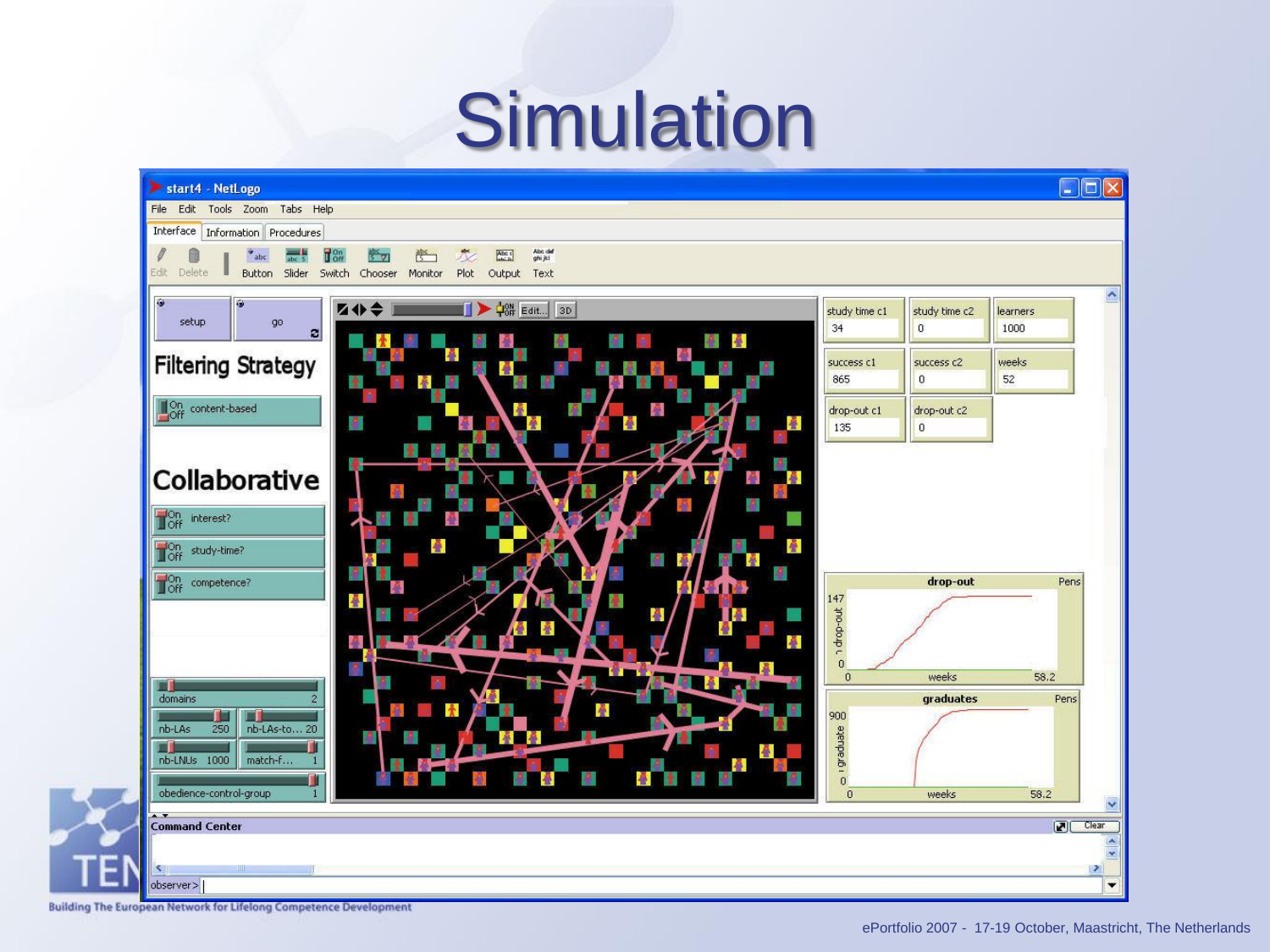# Initial experiment

• Aim: exploring if navigation support mechanisms have a influence on the number of graduates

#### • Two series of 64 simulation runs

- Series 1: collaborative filtering
- Series 2: combination of content-based & collaborative filtering techniques
- Number of students: 100, 500, 1000
- Collaborative filter technique: interest, study time, competence level
- Domains: 7
- Learning activities: 250
- Number of learning activities to be completed: 20
- Match factor: 1 (the recommendation should match 100%)

– Obedience: 1 (the student follows all the recommendations)

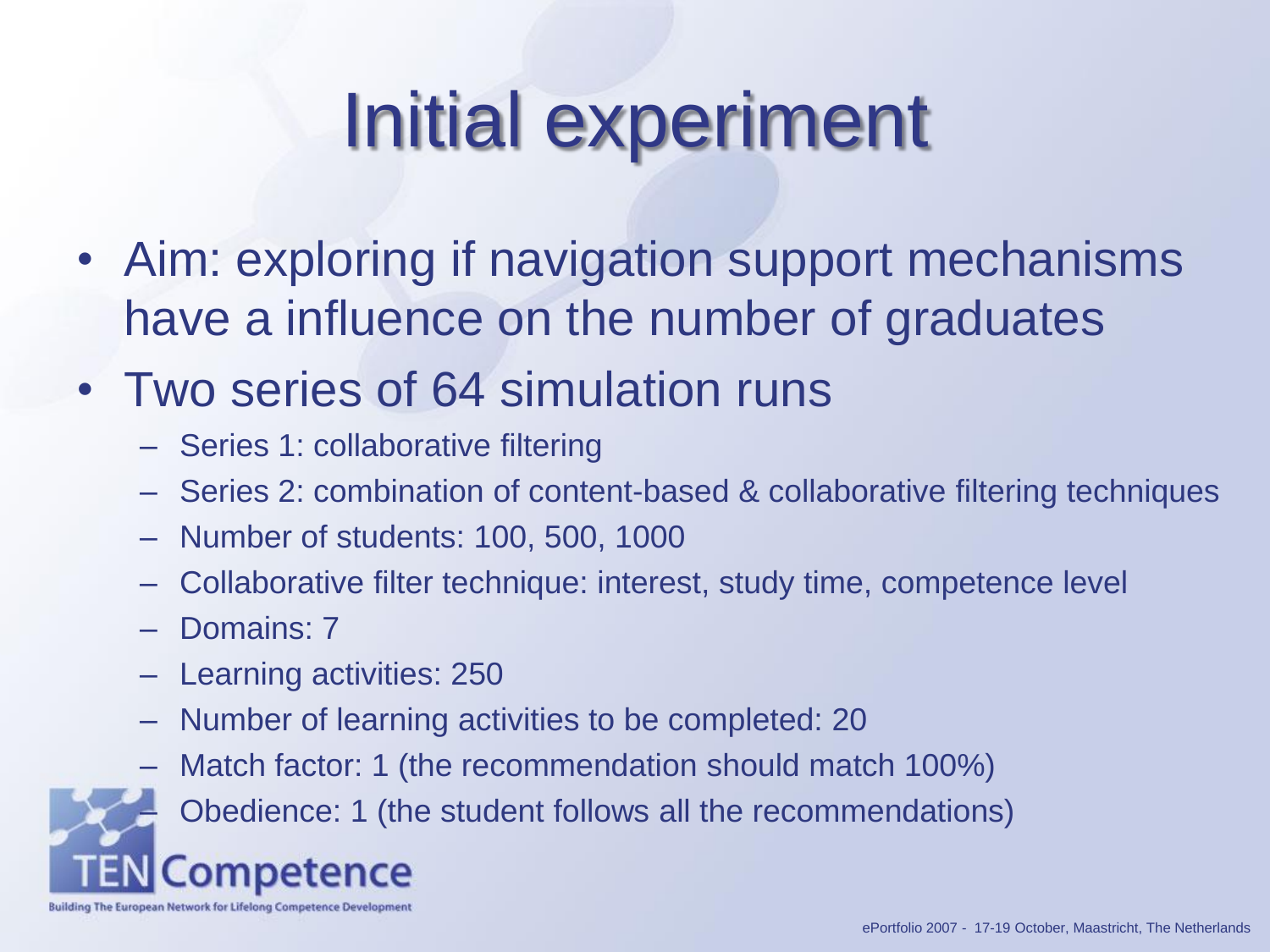## Initial results

**Percentage graduates vs recommendation strategy**

 $\frac{0}{0}$ 

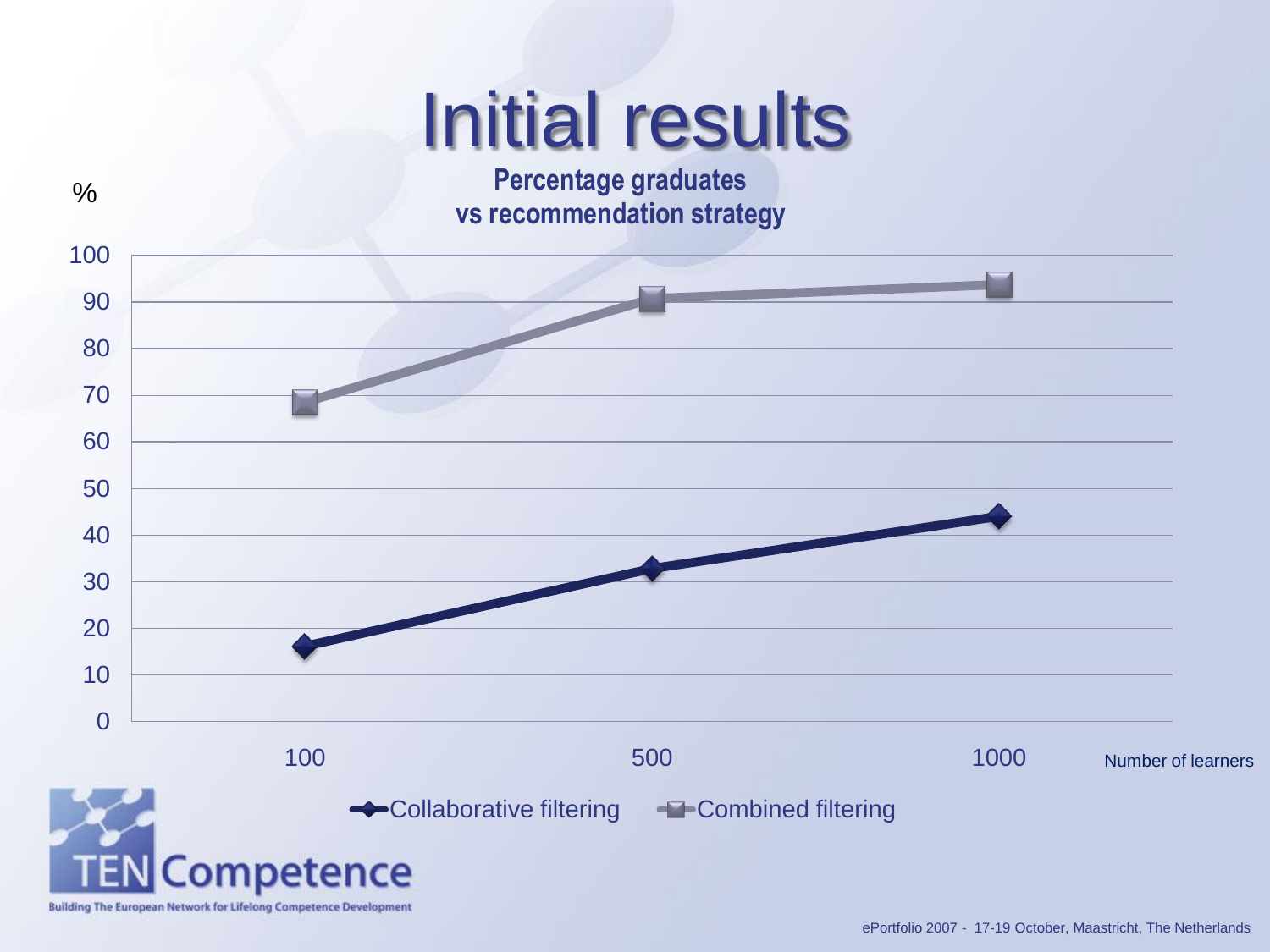## **Conclusions**

- The percentage of graduates is higher if a hybrid mechanism is used
	- In a simulation with 1000 learners more than the 90% of the learners graduated
	- The number of learners does not have an impact
	- Content-based techniques help to overcome the "cold start problem"
	- Start with content-based and, when enough information is available, use a collaborative filtering technique

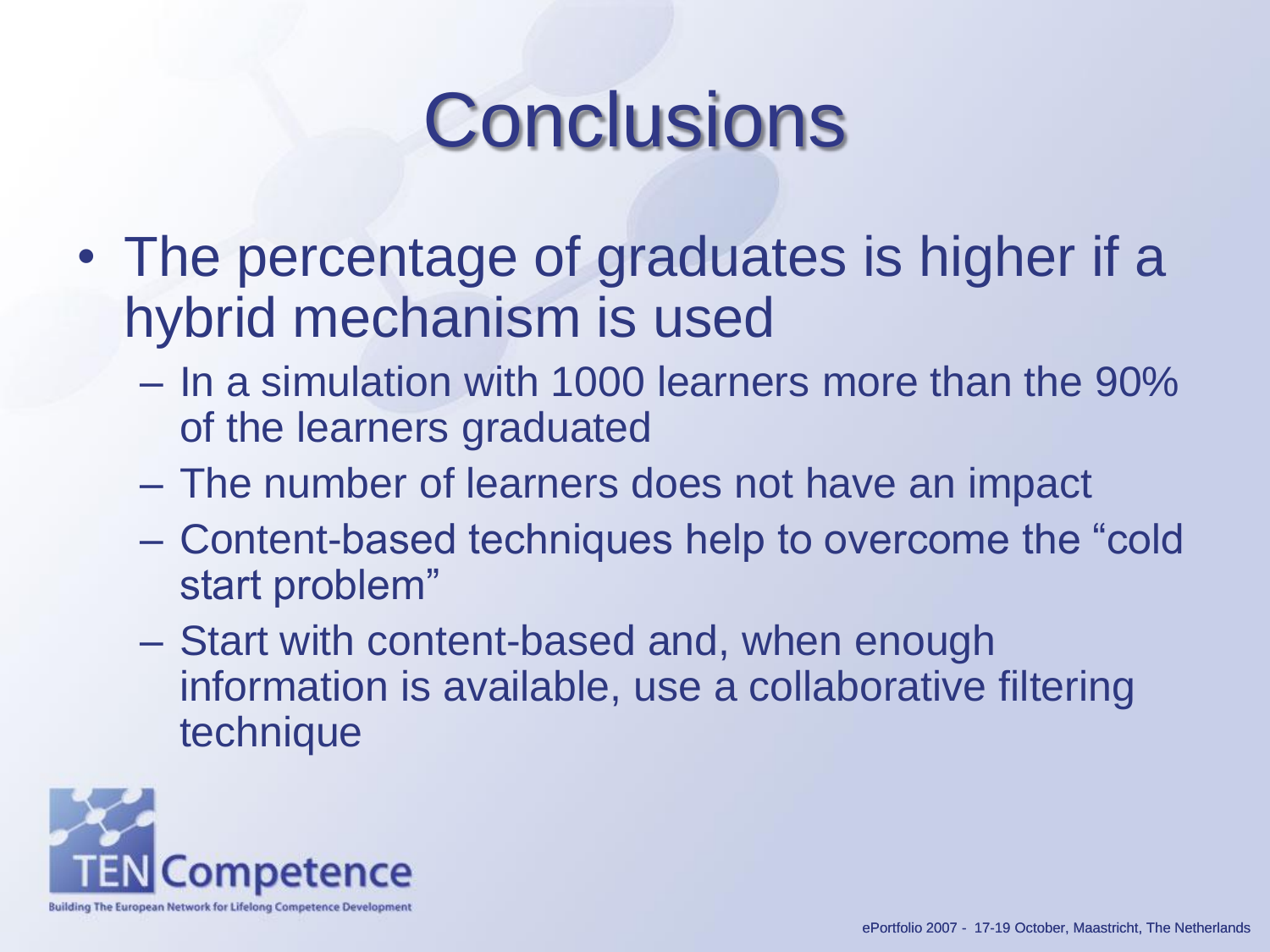## **Conclusions**

- ePortfolio
	- Contains valuable information that can be used to develop advanced recommendation services
	- Simulations can help to decide which information is relevant to include

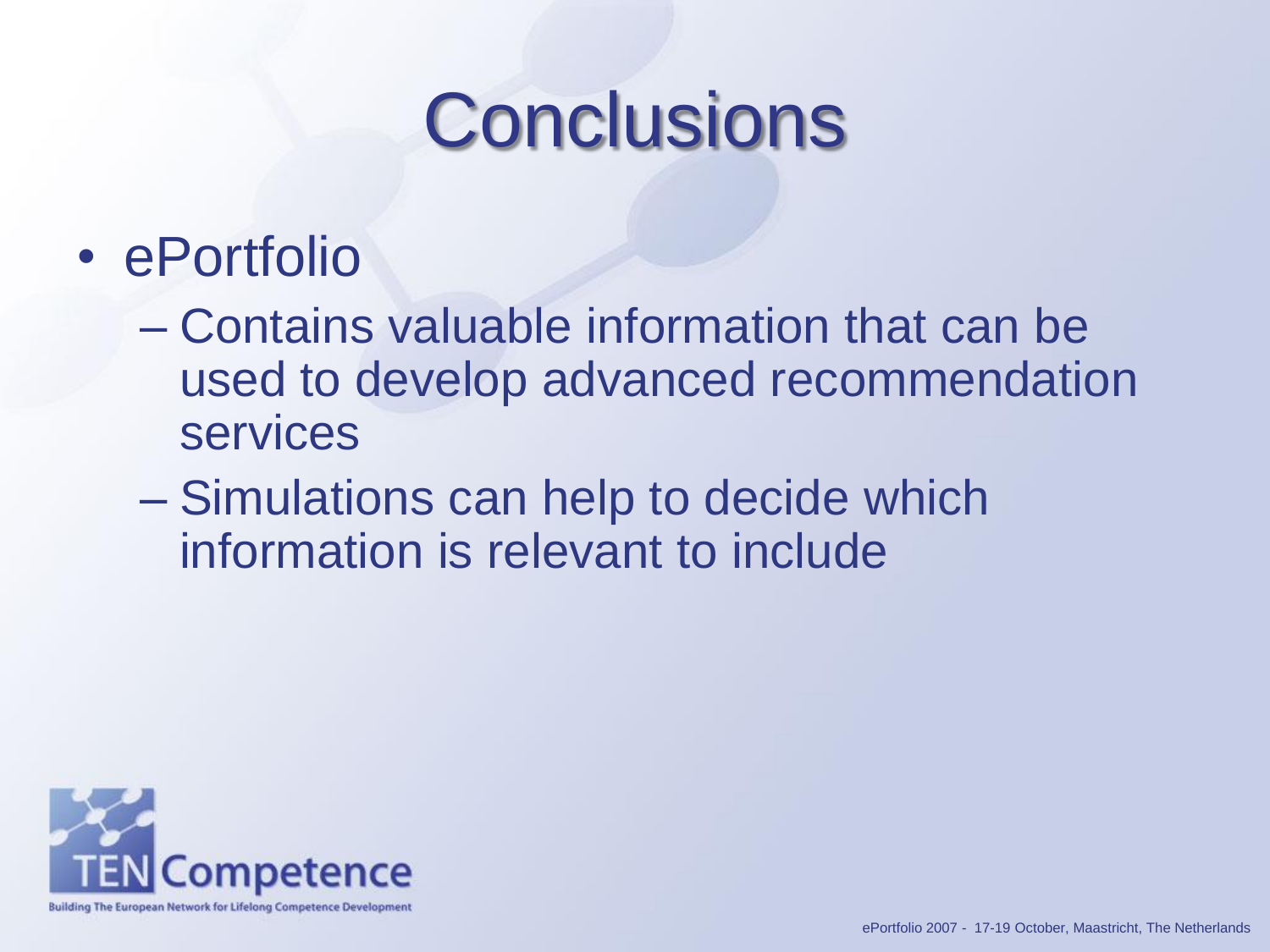## Future work

- Include
	- Preference gap (match LA towards learner's preferences)
		- $\cdot$   $\rightarrow$  influences effort AND learner's success
	- Competence gap (allign LA towards learner's competence level: zone of proximal development)
		- $\cdot$   $\rightarrow$  influences effort AND learner's success
	- Competence levels
	- Constraints-circumstances
	- Rating